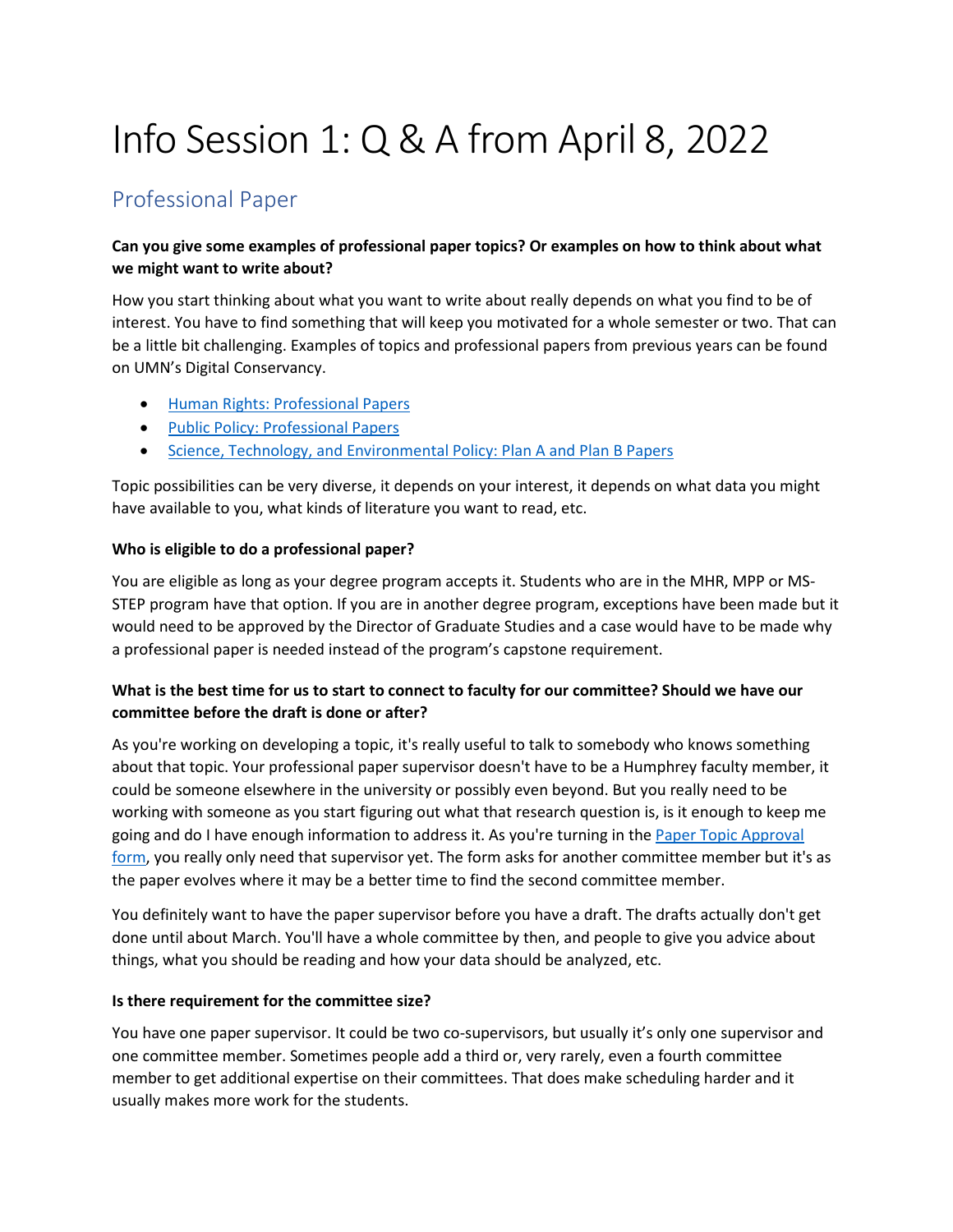#### **If we're interested in recruiting an adjunct faculty (for the paper committee) who wouldn't be teaching this next semester, would we need to speak with the DGS, or how would we figure out the funding piece for the advisor to be paid or compensated?**

Unfortunately, that kind of advisor would not be compensated. Paper supervisors are not compensated unless they're already being paid by the university for their job. Most of us do the professional paper supervising on top of whatever else we're already doing, and hopefully we aren't doing too many per person. We have a number of community experts who have occasionally been willing to take the time and volunteer that time to work with a student doing a professional paper. It's a pretty big ask. You'd want to talk it over with that person. It might make more sense to have a paper supervisor who was being paid, who is somewhere on the University of Minnesota faculty payroll already and then have that adjunct faculty be a committee member. There would be fewer expectations for them, maybe reading the draft a couple times or meeting with the student two or three times to give advice, rather than much more substantial commitments.

## **What structure exists to ensure paper supervisors have an incentive to do a quality job, considering they aren't paid and this is both a big ask for them and a significant requirement for graduating Humphrey students?**

Faculty consider supervising student papers to be part of their jobs. This is something that we are paid for that's part of being a faculty member. When I talked about an adjunct professor, that is someone who's paid only during the semester they're teaching for the course(s). I, as a faculty member, advise on a whole variety of different types of student papers and projects. Many of us also supervise Ph.D. dissertations and those are going year-round. Even when we're not paid, we consider responding to student questions as part of our job, so I would say most faculty are really committed to doing this kind of work.

## **Can you provide more information about the Plan B paper? How is that different from other types of paper?**

MPP used to do Plan B papers, but then we transitioned to doing professional papers. If you're seeing anything that says Plan B, it's just really out of date. A plan B paper is supervised by the graduate school rather than by the Humphrey school, and I mean in the broader sense. Some degree programs require them, but the Humphrey school does not require a plan B anymore. Plan B papers tend to be bigger (40 to 50 pages), and we wanted to have something more manageable for our students to complete in a semester. Our goal is about 30 pages of text on average for professional paper.

#### **Are there alternatives to PA 8082 if timing conflicts with work?**

At the moment, the only alternatives to PA 8082 in spring would be to do an independent study with your paper supervisor, if that person agrees. And if you can get the waiver from your DGS.

#### **What is the typical length of the professional paper?**

I would say they average around 30 pages. Some, with permission of committee members, go longer but they tend to be between 25 and 35 pages of text plus whatever else, bibliography, figures, tables, etc. It's not a huge paper, but we aim for them to be really well written.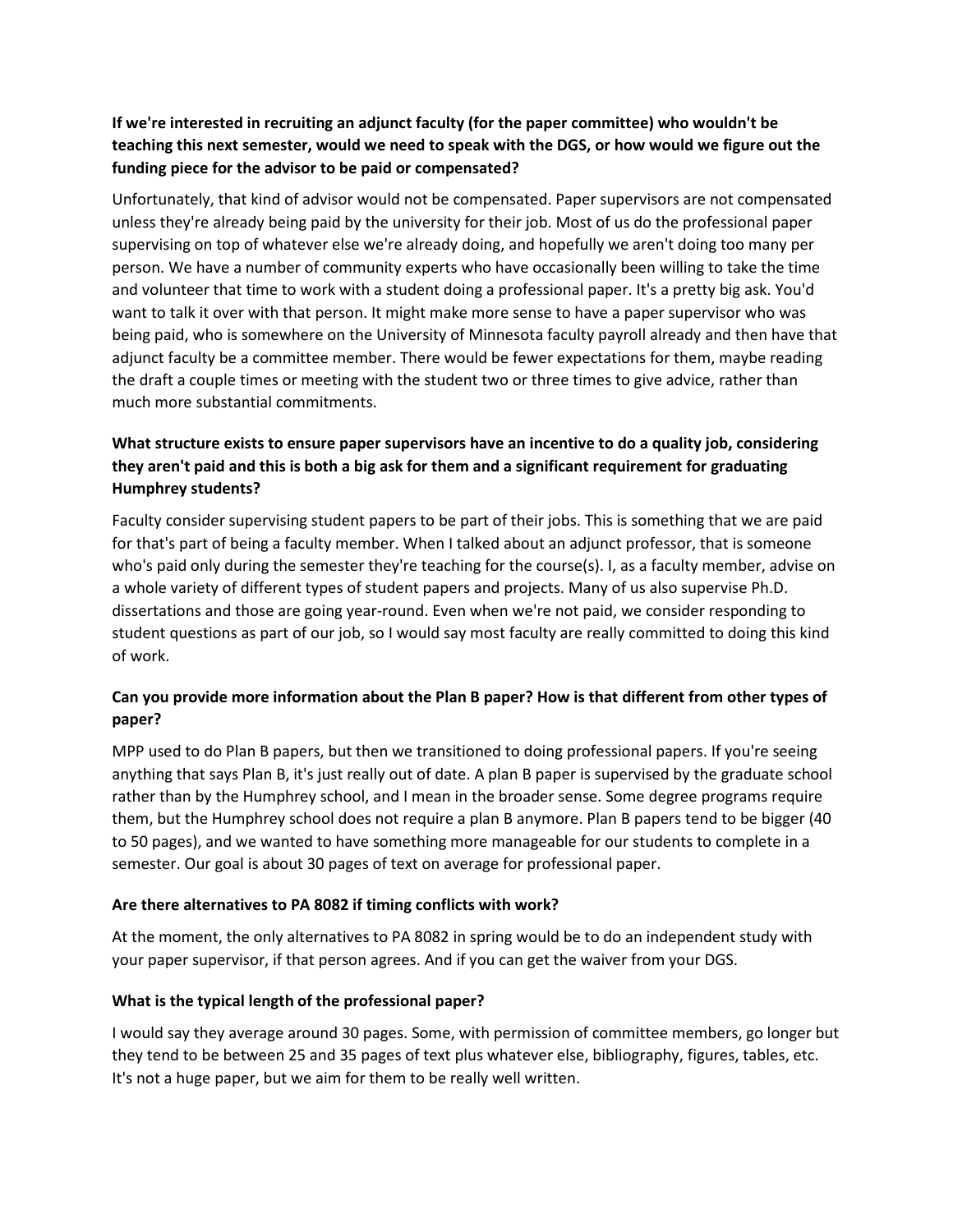# Capstone

#### **Does your capstone need to align with your concentration?**

Not necessarily. All of the capstone projects from all sections are announced at the September Capstone Info Session. Students have the opportunity to review all projects and rank the three they are most interested in. These projects often have topics that cross degree programs, and the teams often contain students from multiple degree programs.

#### **What is the typical capstone team size?**

There is an average of 3-5 projects per capstone section with an average team size of 3-5 people.

#### **How is a faculty advisor chosen for a student-initiated capstone?**

Student-initiated projects must be placed in one of the existing capstone sections. Once you submit your form with information on the project idea and client, that is shared with all of the faculty who will be teaching capstone. A faculty will need to have the appropriate expertise to advise and mentor that project and agree to host it in their section for the project to proceed.

A student-initiated capstone project must have a team involved. If there are several students who develop the project together, they can form their own team. If an individual student is forming the project, then that project can be listed for ranking along with the projects gathered by the capstone faculty.

#### **How does HHH plan to accommodate a larger first year MPP class size? Will there be more projects (than usual) in order to keep those team sizes manageable?**

When planning for the spring capstones, we look at what the incoming second year class sizes are and potentially how many students we might have and plan the number of capstone sections from there. We're planning have more sections this year than we did last year. A couple of the current spring sections were fairly small, so there will also probably be more projects per section. The team sizes will still be in that three to five person range and we will add projects or sections, if needed.

#### **Could you provide more detail on what the capstone project is more generally? What are the intended outcomes of the capstone?**

One of the main characteristics of the capstone project is working in a team and working with an outside client. Depending on who that client is and what they need, that will determine what your deliverable is. Mostly it's some type of report. So it requires some sort of research, some sort of analysis and then a final deliverable.

#### **Do MPP students get preference for policy capstones? And do MURP students get preference for planning capstones? Or is it just based on the ranking?**

The capstone faculty collectively discuss and create the teams for each of the capstone projects. They take into consideration the ranking preferences of the students but also the skills and background needed to make a successful team for a specific project. The ranking form that students complete also includes questions about experience, background, skill levels in various areas, etc.